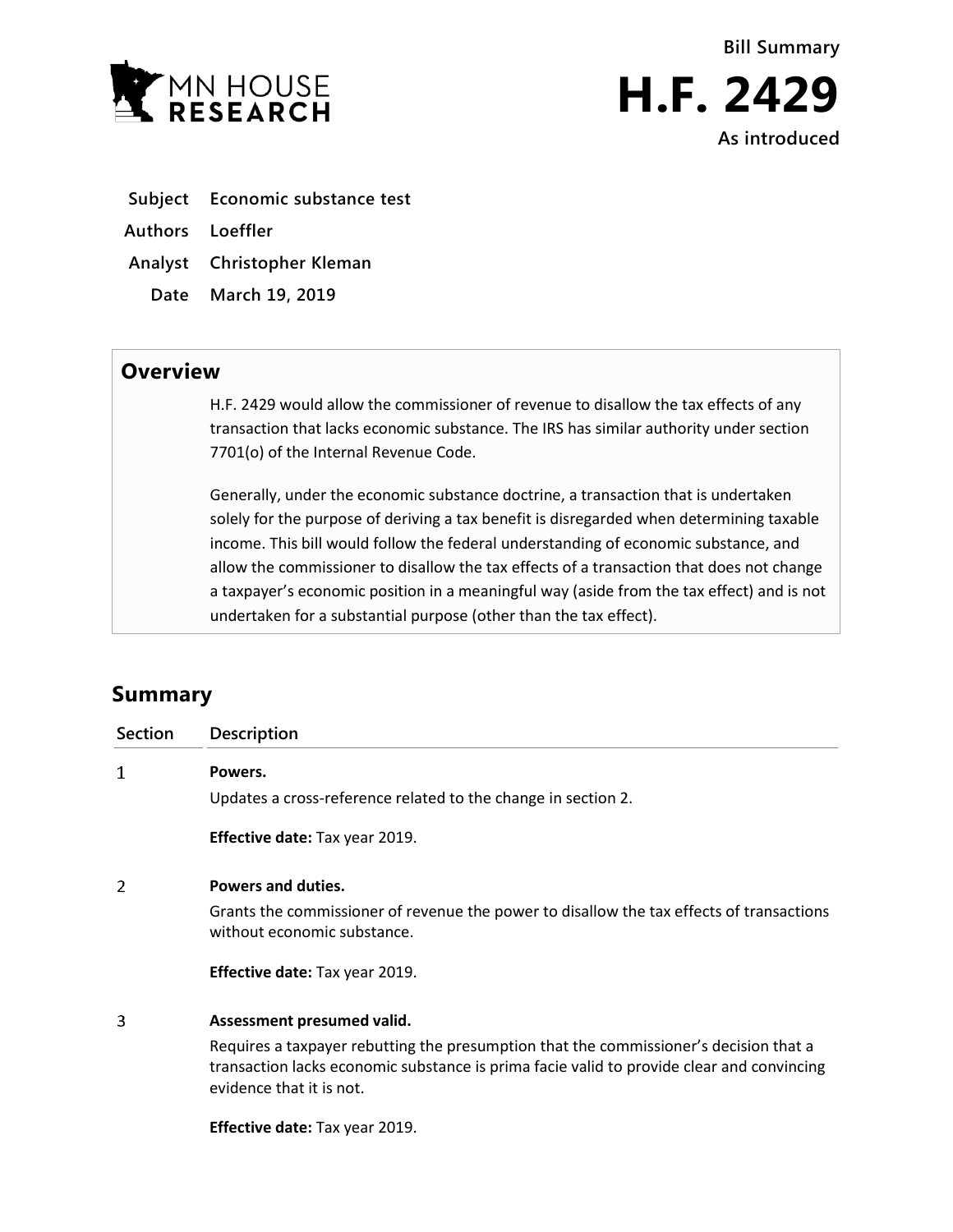#### **Section Description**

#### 4 **Preventing tax evasion.**

Provides a set of standards and definitions to determine when a transaction has economic substance.

> **Subd. 1. Economic substance.** Creates a standard for transactions that have economic substance. The transaction must change the taxpayer's economic position in a meaningful way and be undertaken for a purpose other than a tax purpose. Allows the profit potential of a transaction to be considered for purposes of determining economic substance if the pretax value of the transaction substantially exceeds the expected tax benefits.

**Subd. 2. Apart from tax effects.** Defines "apart from tax effects" to mean apart from the state and local tax effects on the form of the transaction, the federal tax effects, or both.

**Subd. 3. Transaction.** Provides that "transaction" includes a series of transactions.

**Subd. 4. Personal transactions of individuals.** Provides that the rules for determining economic substance under subdivision 1 only apply to individuals with respect to business or income-generating transactions.

**Subd. 5. Rulemaking.** Requires the commissioner to adopt rules related to enforcing this section and to provide examples of transactions that would and would not have economic substance.

**Effective date:** Tax year 2019.

5 **Subd. 27a. Noneconomic substance transaction understatement penalty.** Imposes penalties on taxpayers who understate their tax using transactions that lack economic substance. A higher penalty is imposed for taxpayers who do not disclose relevant facts relating to the tax effects of a transaction without economic substance.

- **Paragraph (a).** Imposes a penalty equal to 20% of the disclosed noneconomic substance transaction understatement if a transaction is disallowed under section 4 of the bill.
- **Paragraph (b).** Imposes a penalty equal to 40% of the nondisclosed noneconomic substance transaction understatement, in the manner provided in paragraph (a).
- **Paragraph (c).** Defines "disclosed noneconomic substance transaction" as a transaction without economic substance but about which the relevant facts affecting the tax treatment of the transaction are disclosed.